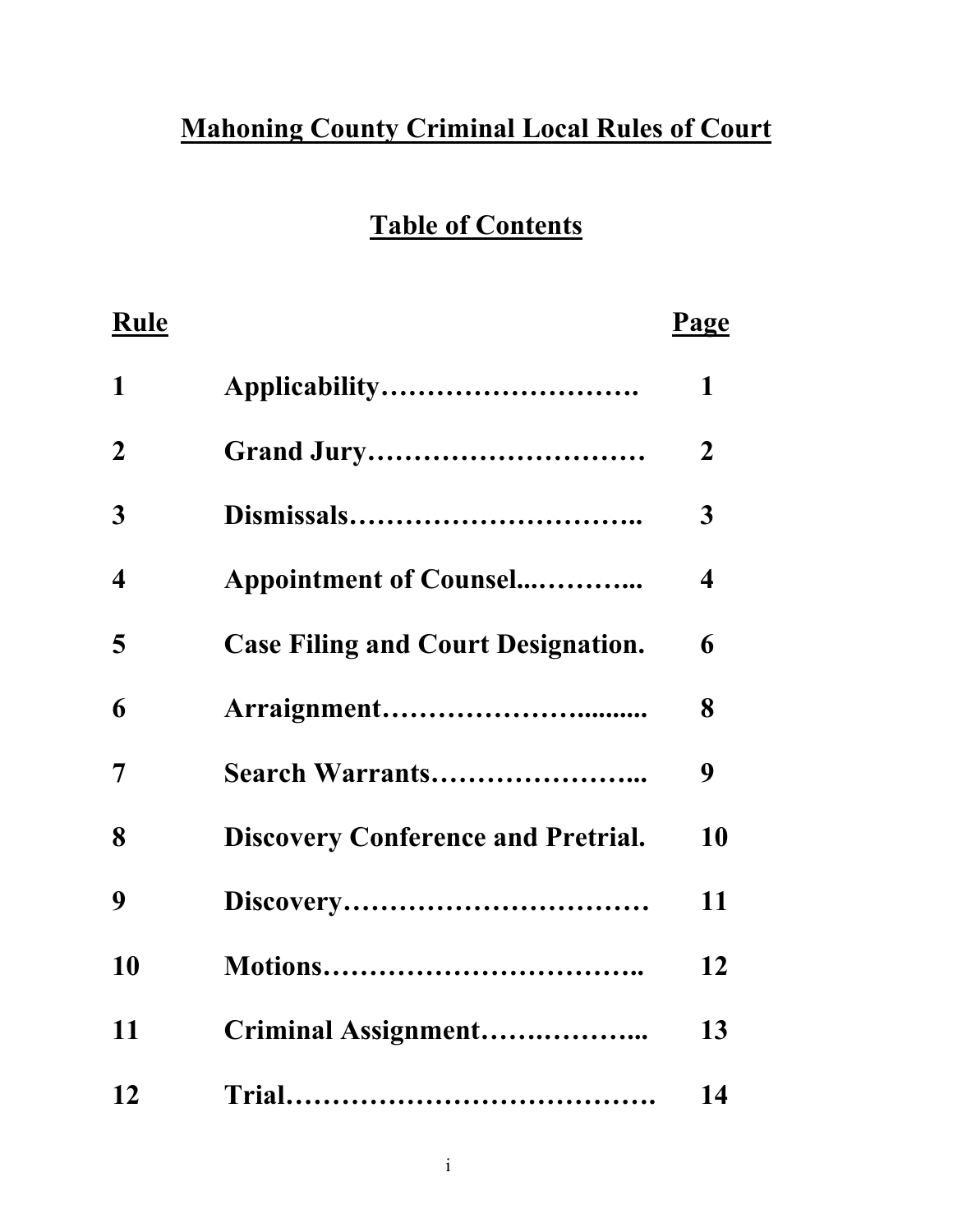| 13 |                                                  | 15 |    |
|----|--------------------------------------------------|----|----|
| 14 | Sheriff's Report                                 | 16 |    |
| 15 | Probation Violation                              | 17 |    |
| 16 | <b>Post Conviction Petitions</b>                 | 18 |    |
| 17 | Withdrawal of Counsel                            | 19 |    |
| 18 | Discretion of Court                              | 20 |    |
| 19 | <b>Effective Date of Criminal Rules of Court</b> |    | 21 |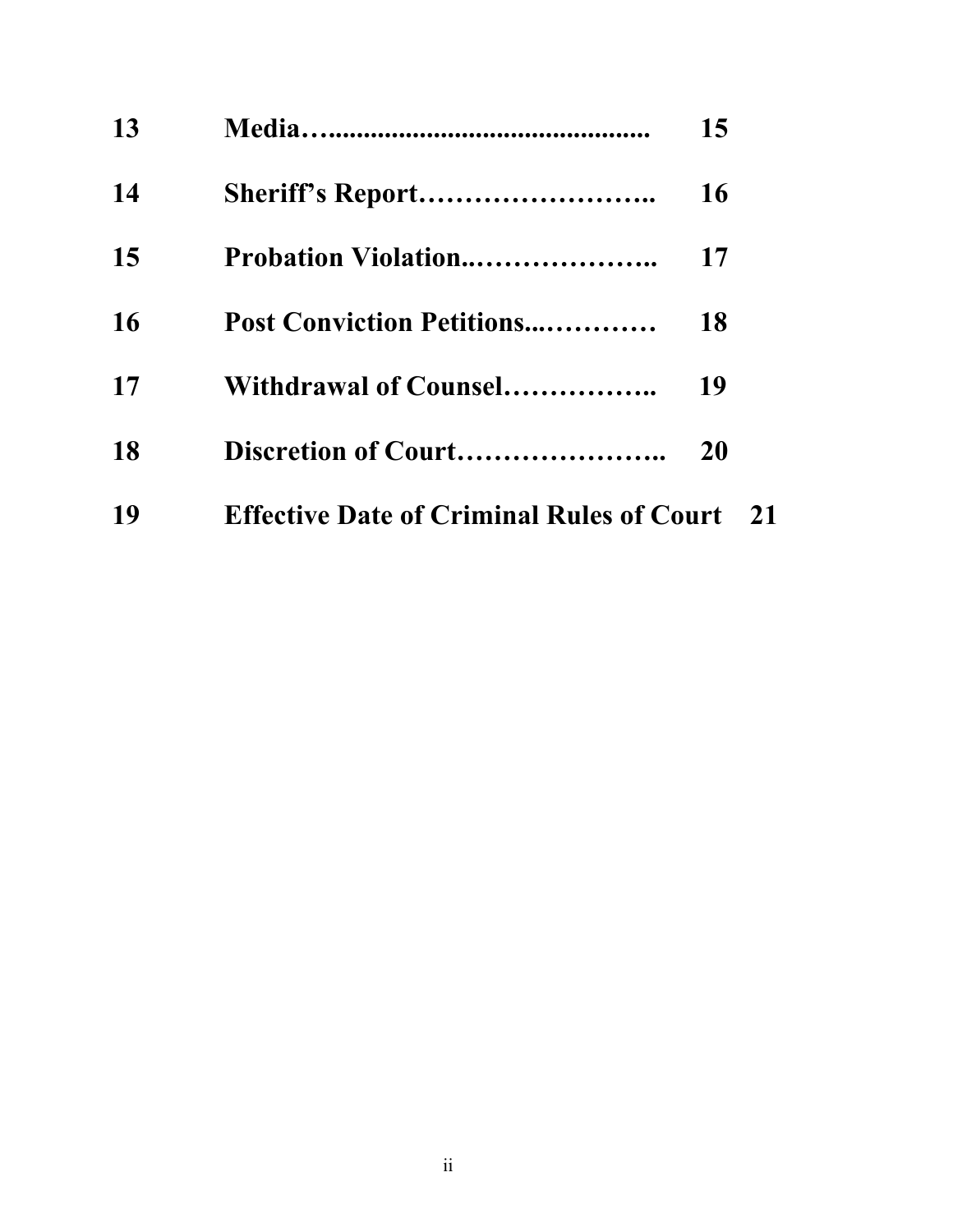## RULE ONE – APPLICABILITY

These rules shall govern the practice and procedure in criminal cases in the Court of Common Pleas, Mahoning County, Ohio. The state and local rules of practice for civil cases apply to all criminal procedures except where otherwise provided in the state and local rules of criminal procedure or where clearly inapplicable.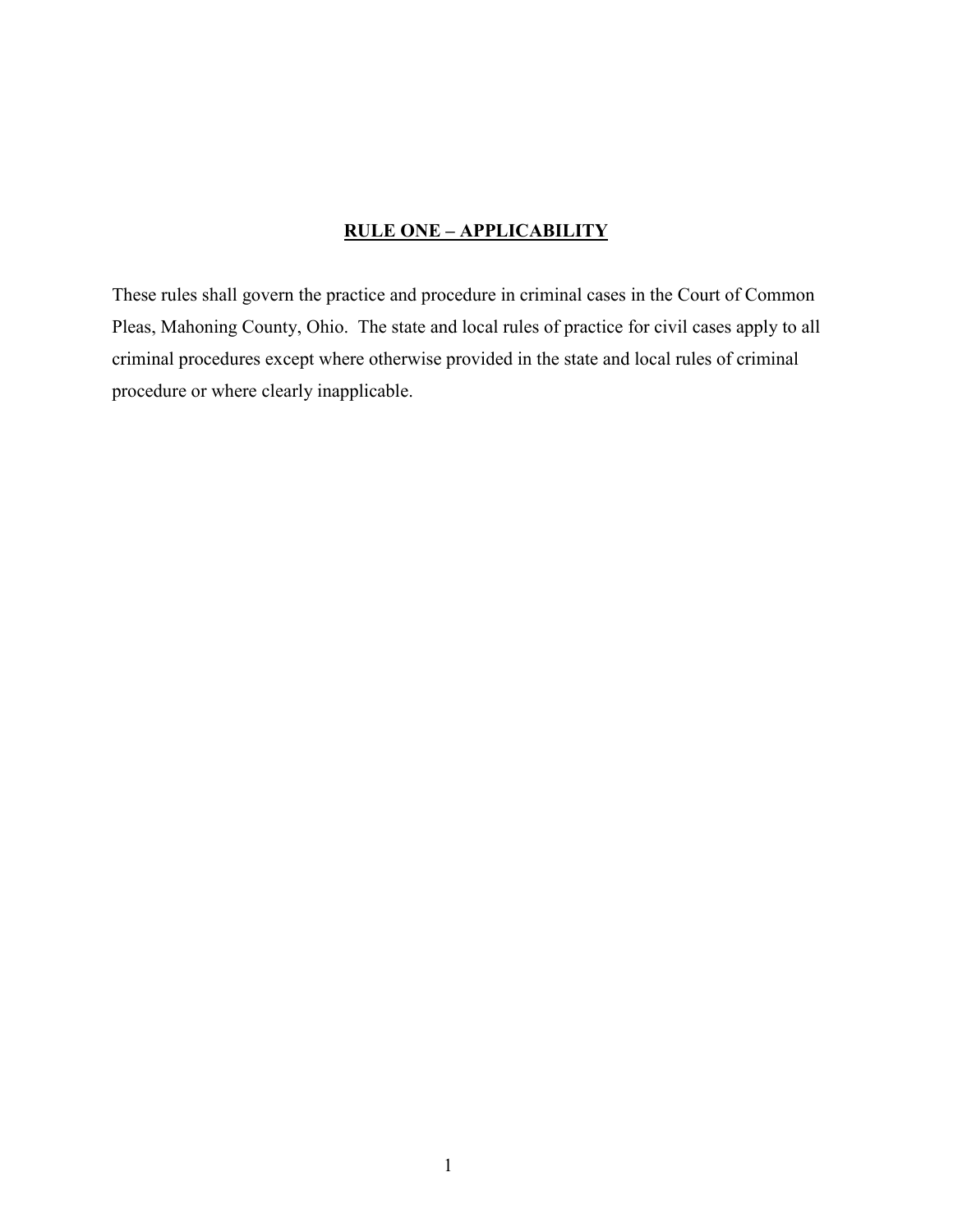### RULE TWO – GRAND JURY

- (A) Cases bound over to the Grand Jury from a lower court shall include the date of arrest displayed on the transcript in a prominent place under the special heading: DATE OF ARREST: The transcript shall also note whether or not the accused has been released on bond and the date of said release.
- (B) A Judge of the General Division of the Common Pleas Court shall be in charge of the Grand Jury for all purposes, and shall serve as Grand Jury Judge for a period of four months, consisting of one term of court. The judges will rotate this responsibility in order of their respective courtroom numbers. The Grand Jury Judge shall appoint the Foreman and Deputy Foreman of the Grand Jury.
	- (1) The Grand Jury Judge shall appoint counsel for all indigent defendants in the Common Pleas Court at or before arraignment; hear applications for and, if appropriate, issue search warrants; hear and decide extraditions; and hear and decide all matters in criminal cases prior to assignment of a case to a particular court.
	- (2) If the Grand Jury Judge is not available, matters shall be referred to the next available Judge according to ascending courtroom numbers.
- (C) All proceedings and testimony before a Grand Jury, except deliberations and the voting of the Grand Jury, shall be stenographically recorded. However, the Official Court Reporter shall not prepare, for use by either the prosecution or a defendant, transcripts of Grand Jury proceedings except upon order of the Court.
- (D) Requests by Grand Jurors to be excused, whether temporary or permanent, shall be referred to the Judge currently presiding over the Grand Jury, or to the designated representative of the Judge as provided by law.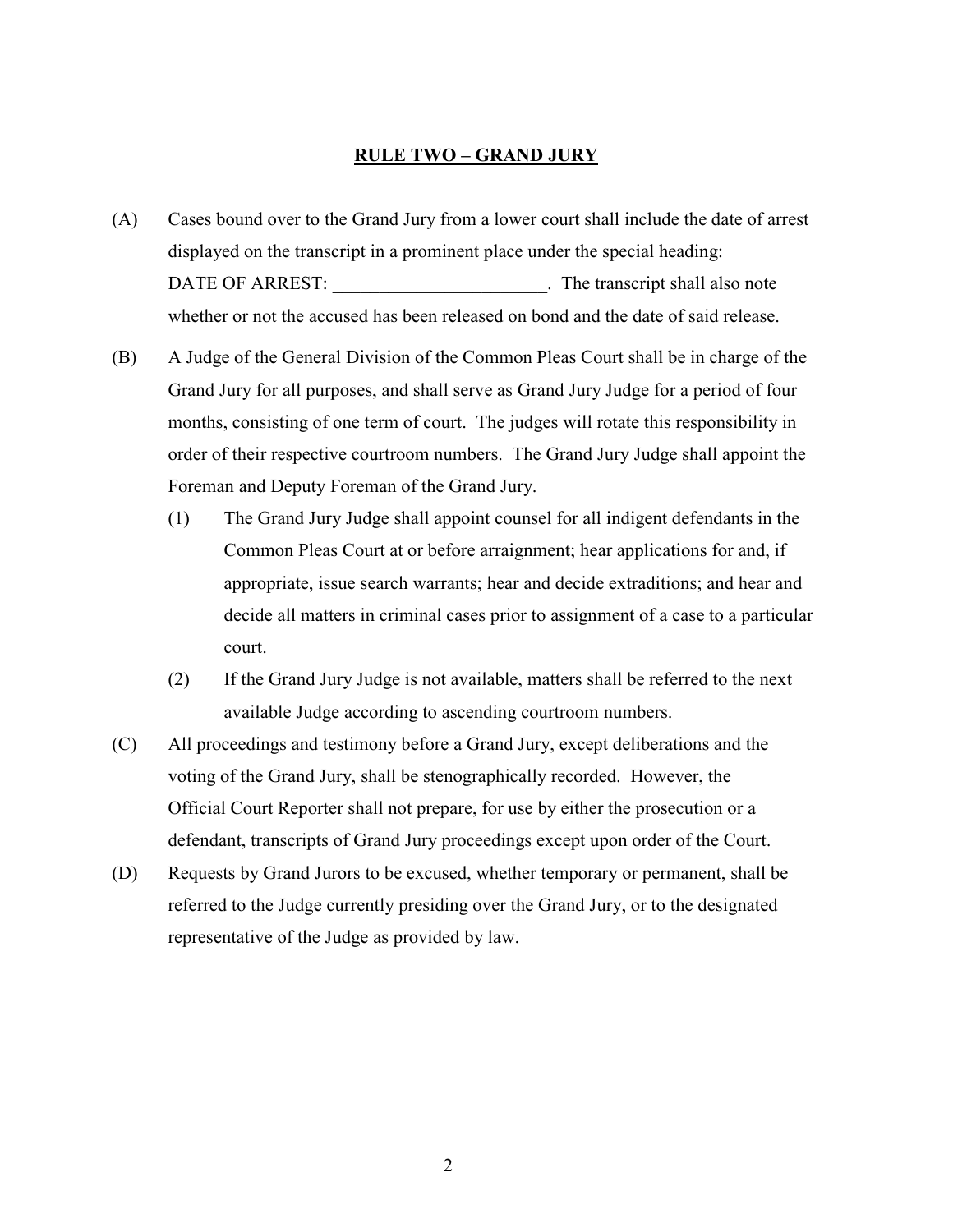## RULE THREE – DISMISSALS

No case shall be dismissed without presentment to a Grand Jury, including a nolle prosequi pursuant to O.R.C. 2941.33, except upon written application to the Court pursuant to Ohio Criminal Rule 48(A). "Case" shall include any charge against a defendant bound over to the Grand Jury from a lower court.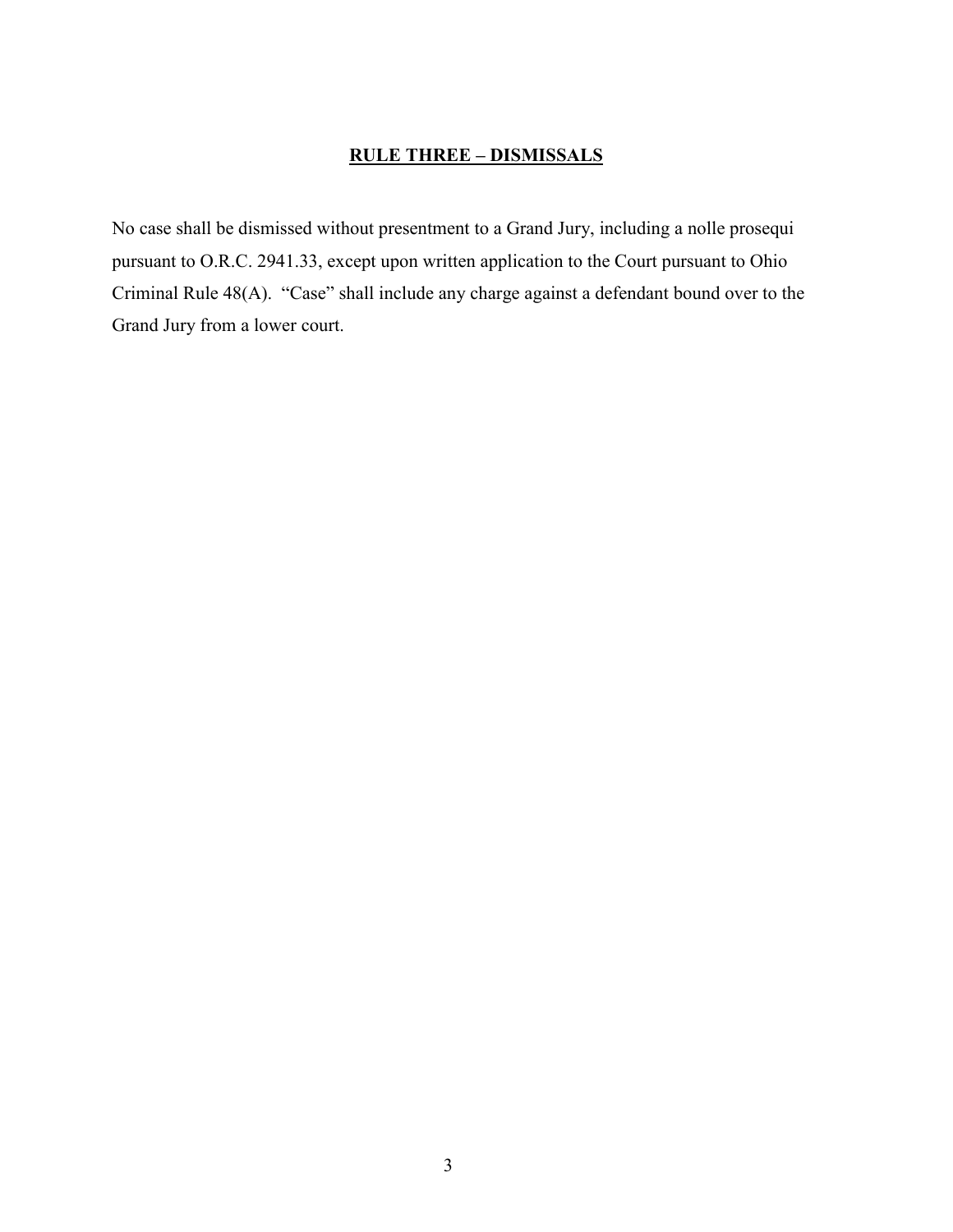#### RULE FOUR – APPOINTMENT OF COUNSEL

- (A) If the Court determines that a defendant is indigent, counsel shall be appointed. When appointing counsel, the Court shall present to the defendant, and the defendant shall execute and return to the Court for filing, an affidavit of indigence in a form prescribed by the Ohio Public Defender Commission. In the event the defendant files a waiver of arraignment pursuant to Ohio Criminal Rule 10(B), then counsel shall be responsible to secure the execution of an affidavit of indigence as described above.
- (B) Where an accused is charged with multiple offenses, whether in the same case or in separate cases or resulting from separate transactions, the lawyer first appointed shall be appointed for all charges, if practicable. The Prosecutor shall advise the Court, at or before arraignment, if multiple cases exist against a single accused.
- (C) Where an accused is charged with a capital offense, the Court may appoint one or two lawyers to represent the accused before the case is bound over to the Court of Common Pleas. If the accused is indicted for a capital offense, and if a second lawyer has not yet been appointed, the Court shall forthwith appoint a second lawyer for the accused.
- (D) Lawyers who have been appointed to represent indigent defendants, including those accused of capital offenses, shall file, on a form prescribed by the Ohio Public Defender Commission, an application for counsel fees and expenses. The application shall be submitted to the Trial Judge not later than thirty days after sentencing or other complete disposition of a case, unless otherwise Ordered by the Court. Counsel shall be paid or reimbursed for reasonable expenses, and shall be paid counsel fees according to the schedule adopted by the Board of Mahoning County Commissioners, as required by O.R.C. 120.33., or as otherwise determined by the trial judge. The Mahoning County Auditor shall draw a warrant on the county treasury in the amount fixed by Order of the Court, and shall submit the application to the Ohio Public Defender Commission within the time period established by law.
- (E) An attorney who has been appointed to represent an indigent defendant may not be retained in lieu of said appointment, nor shall appointed counsel accept money or in kind payment from the defendant or any other source to represent the defendant in the case(s),

4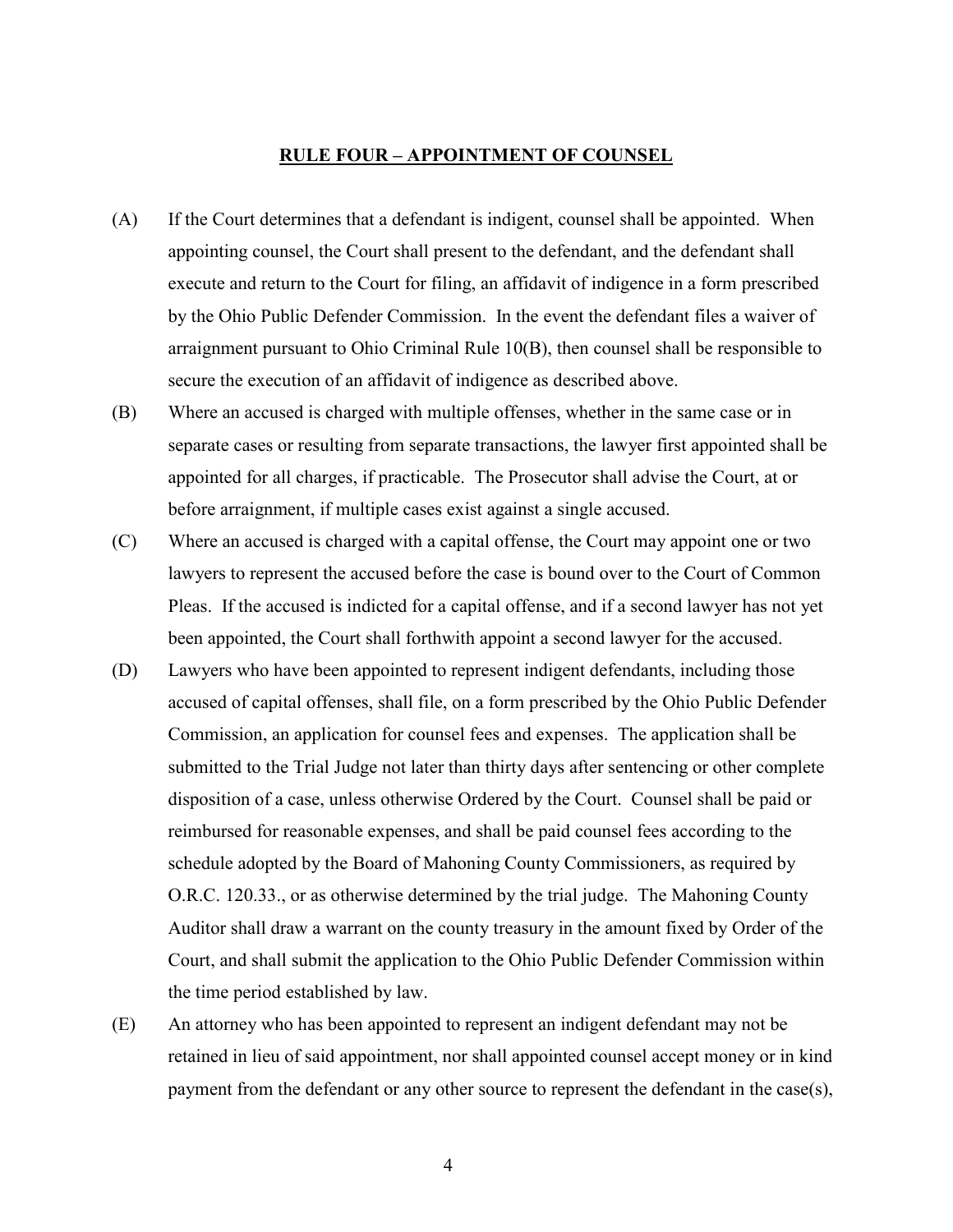unless first approved by the Judge to whom the case is assigned and a judgment entry has been filed allowing the attorney to withdraw from his appointment after full disclosure to the Court.

- (F) An attorney who is retained to represent an indigent defendant for whom counsel has previously been appointed, shall immediately notify appointed counsel that he has been retained and shall file a Notice of Appearance in the case.
- (G) Qualifications of Appointed Counsel
	- (1) List of qualified Counsel. The Indigent Public Defense Committee of the Mahoning County Bar Association, in cooperation with the Board of County Commissioners, shall maintain a list of attorneys who have met the requirements set forth for Court Appointed Counsel. The list shall detail the types of cases that the attorneys listed thereon shall be qualified to accept. The list shall be periodically updated and shall be certified by the Committee to the Courts. Except as hereinafter set forth, appointments in indigent defense cases shall be made only from the list. Attorneys, to be qualified as assigned counsel, must meet the minimum qualifications described in the Ohio Administrative Code as adopted by the Ohio Public Defender Commission.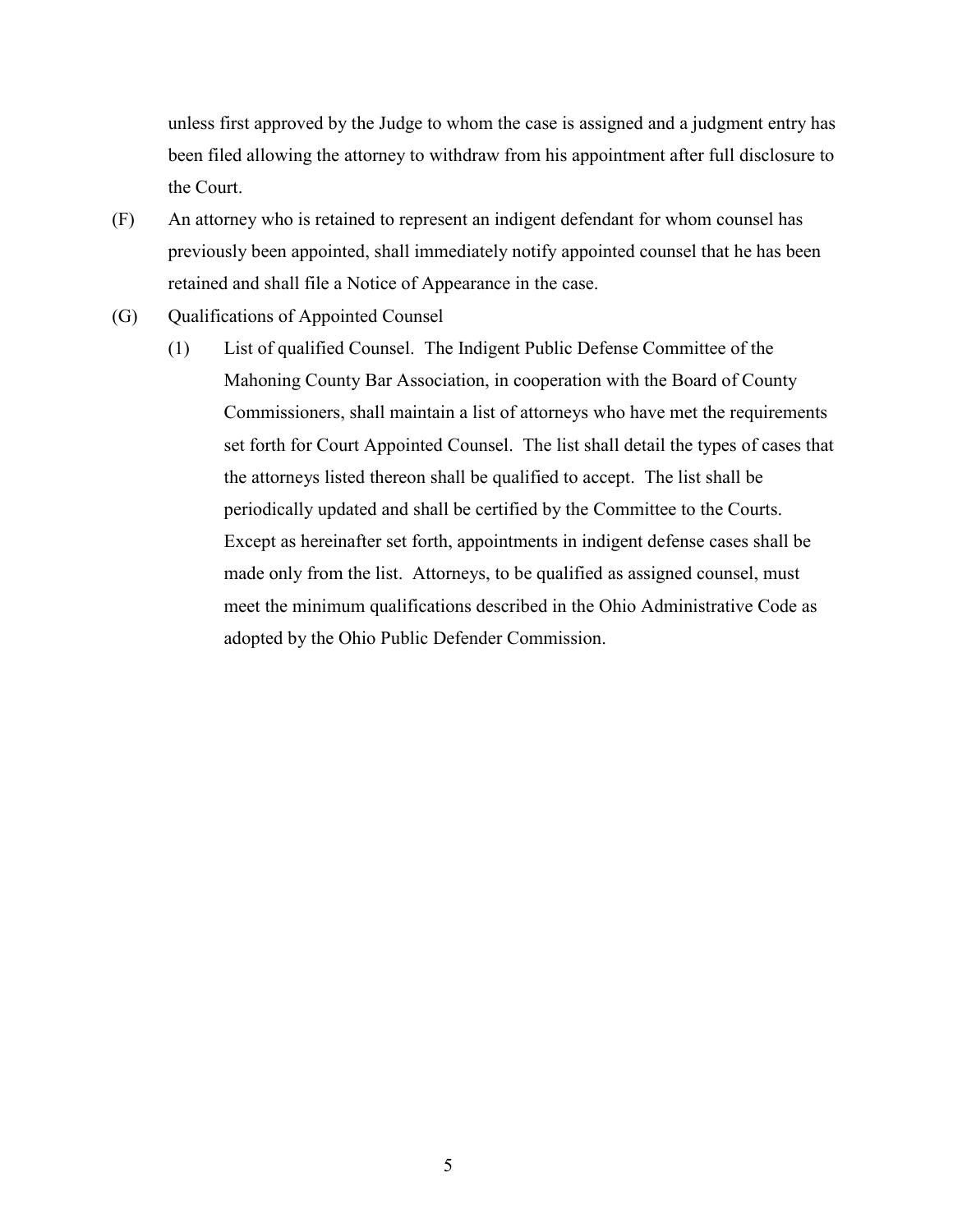#### RULE FIVE – CASE FILING AND COURT DESIGNATION

- (A) The Clerk, upon receiving a criminal transcript(s) from a Municipal or County Court or upon filing of a direct presentment or an information, shall immediately assign only one case number for the defendant named within the transcript(s), direct presentment or bill of information. Assignment of cases indicted shall be effectuated by lot upon arraignment or, when an information is drawn, by lot before the Grand Jury Judge.
- (B) The Clerk shall place a copy of each indictment in each case file.
- (C) Any attorney who files any document in a criminal case shall present to the Clerk of Courts an original and one copy of the document. The Clerk shall stamp and file the original, and shall stamp the copy and immediately place it in the mailbox of the assigned court. Counsel shall designate at or near the case number on each pleading the judge or courtroom to which the case has been assigned.
- (D) The Prosecuting Attorney, when drawing an indictment, shall maintain the original case number assigned. When an indictment joins two or more defendants who have been assigned separate case numbers, it shall be returned under the lowest case number.
- (E) Multiple charges under separate case numbers or indictments pending against one defendant shall all be assigned to the Court with the lowest pending case number. Charges pending against more than one defendant, when factually related and/or arising out of the same act(s) or transaction(s), and whether indicted under the same or separate case numbers shall all be assigned to the Court with the lowest pending case number of any of the defendants so charged. Cases are considered pending until terminated by plea of guilty, jury verdict, or dismissal.
- (F) When an indictment is returned against a defendant who is on probation or community control granted by the Court of Common Pleas, the succeeding indictment shall be assigned by lot according to Section (A) above. Any revocation proceeding shall be heard by the judge who granted the probation or community control wherein the violation is alleged.
- (G) Information Form to be prepared by Prosecutor.
	- 6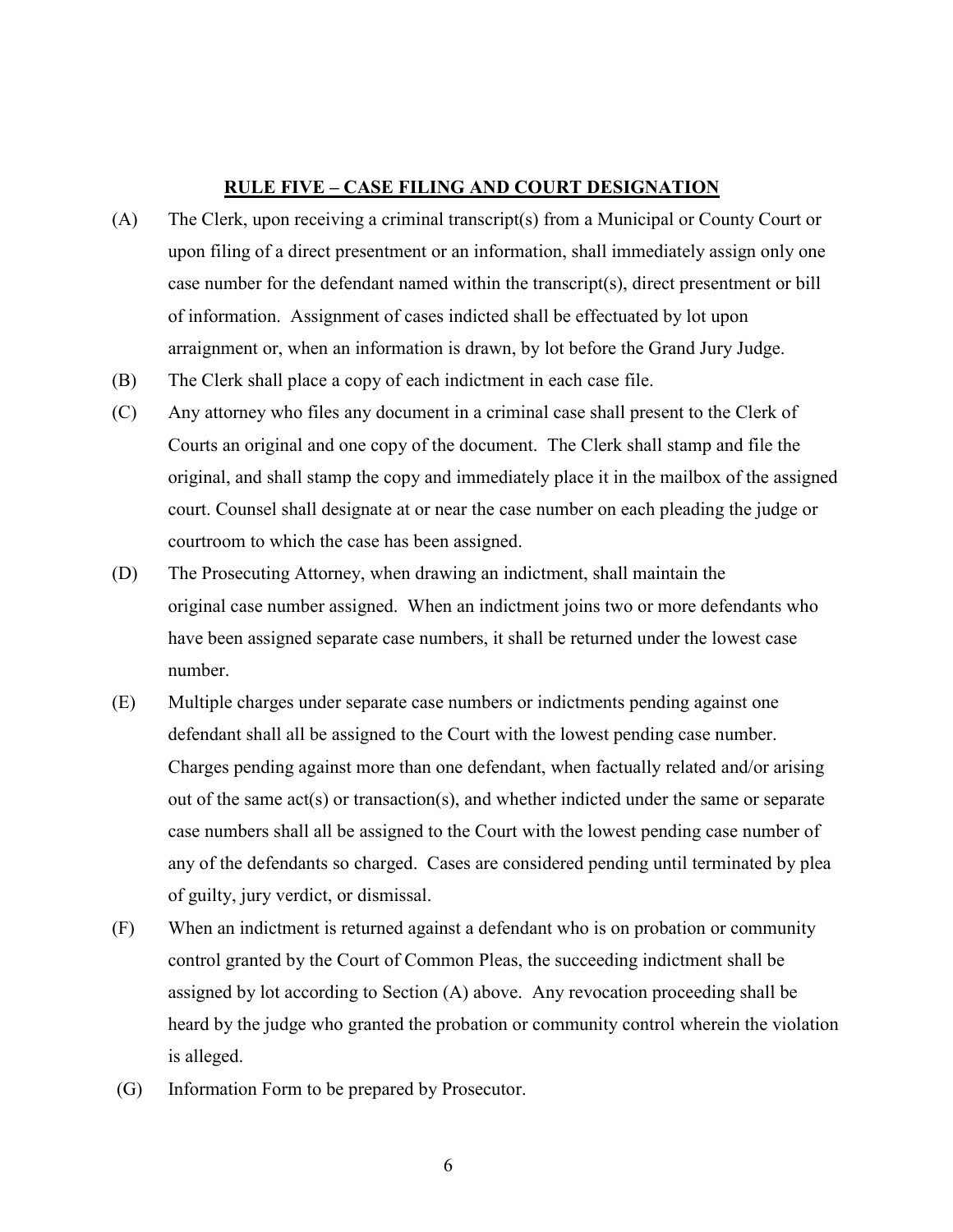- (1) Upon indictment or information, the Prosecuting Attorney shall complete a form that recites all of the following information concerning the Defendant:
	- (a) Date of Arrest;
	- (b) Date of Preliminary Hearing, if applicable;
	- (c) Defendant's counsel;
	- (d) Whether Defendant has been released on bond;
	- (e) Date of Defendant's release on bond;
	- (f) Any existing or potential holds for probation, community control or parole violations and whether the Defendant is on probation or parole;
	- (g) Any other charges pending, including warrants, other State and Federal charges, and the bond status of such other charges;
	- (h) The final trial date allowable within the time limits of O.R.C. 2945.71 et seq.
- (2) Said forms shall be completed and delivered to the arraigning court, and Court Assignment Office prior to the arraignment date. A trial date within ninety (90) days of the Defendant's arrest shall be set at arraignment by the Court. All speedy trial deadlines in all cases shall be reported by the Prosecuting Attorney directly to the assigned court on a weekly written report, and such duty shall be a continuing obligation of the Prosecuting Attorney.
- (I) Pursuant to Ohio Superintendence Rules 5 and 36, the individual assignment system is modified to the extent that individuals who meet the then-current criteria of the Mahoning County Drug Court Program or the Mahoning County Cares Program, and wish to waive indictment and enter a plea of guilty or no contest to a bill of information, shall be automatically assigned to that Specialized Docket. Assignments to Specialized Dockets may also be made by the Common Pleas Judge assigned to a case, provided that the defendant in that case is determined upon assessment to be eligible for that Specialized Docket and further provided that the Prosecuting Attorney and Court give approval for the transfer.

7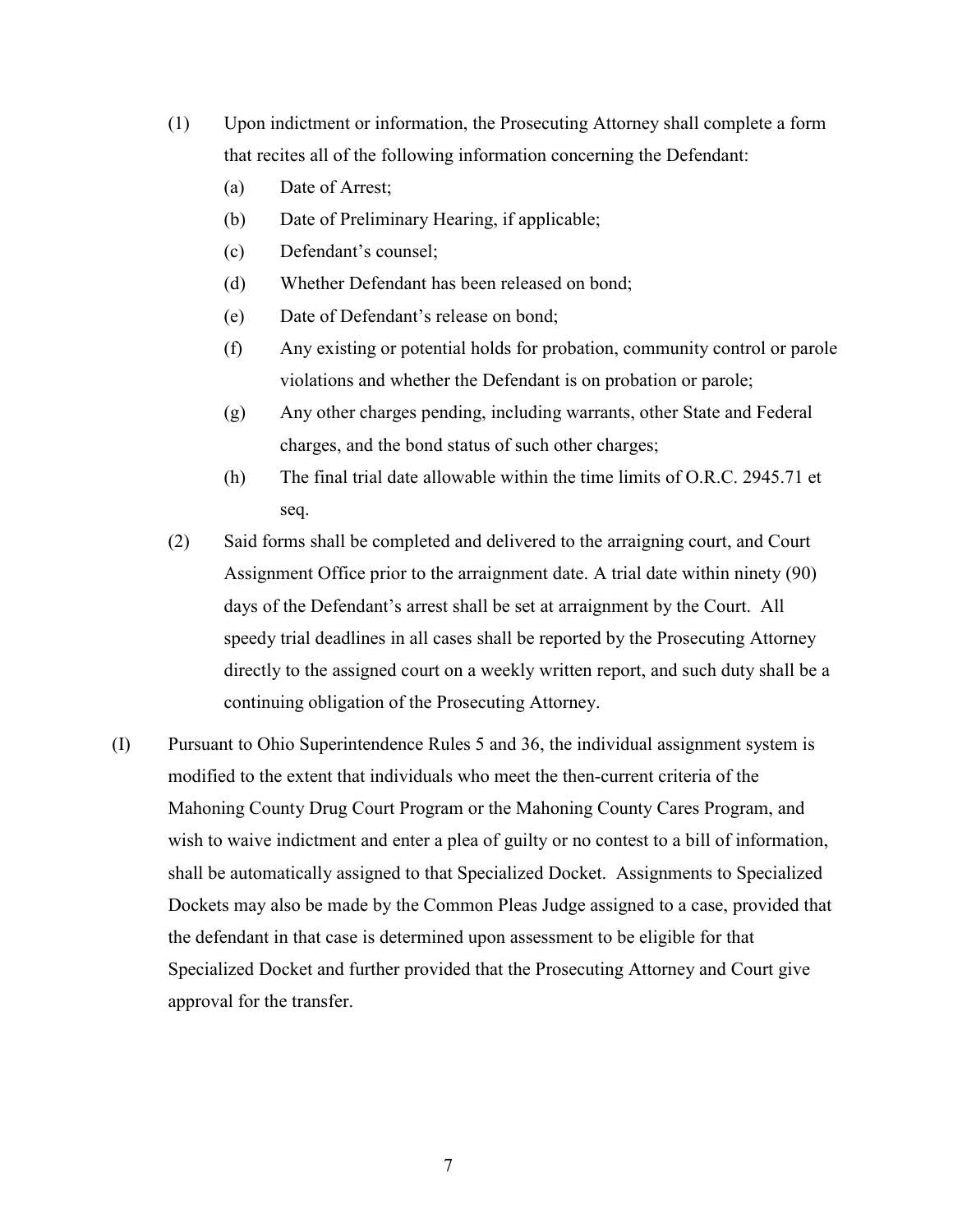## RULE SIX – ARRAIGNMENT

- (A) At the time an indictment is filed with the Clerk, the Prosecuting Attorney shall prepare and deliver to the Sheriff a written arraignment schedule listing each defendant to be arraigned and containing the arraignment information.
- (B) Arraignments shall be held on the  $2<sup>nd</sup>$  Tuesday following the date of indictment at 9:00 A.M. unless otherwise Ordered by the Grand Jury Judge.
- (C) The procedure for arraignment shall be as follows:
	- (1) On or before one day prior to arraignment day, the Prosecutor shall deliver to the Grand Jury Judge and Assignment Office a list of the cases that are scheduled for arraignment, noting thereon the names of Defendants who have been arraigned without their presence pursuant to Ohio Criminal Rule 10.
	- (2) If an indigent defendant is unrepresented by counsel, counsel shall be appointed at the earliest available time, and with the consent of the defendant, the arraignment may be conducted with temporary counsel.
	- (3) Pre-arraignment motions by the Prosecutor or Defense Counsel to set or to modify the defendant's bond shall be referred to and decided by the Grand Jury Judge.
- (D) Counsel for a defendant scheduled to be arraigned must appear at such arraignment. In the event counsel is unable to appear, counsel shall either obtain substitute counsel to appear at the arraignment, or reschedule the arraignment through the Grand Jury Judge.
- (E) A Discovery Conference date with the prosecutor, a Pretrial date with the Court, and a Trial date shall be set at arraignment.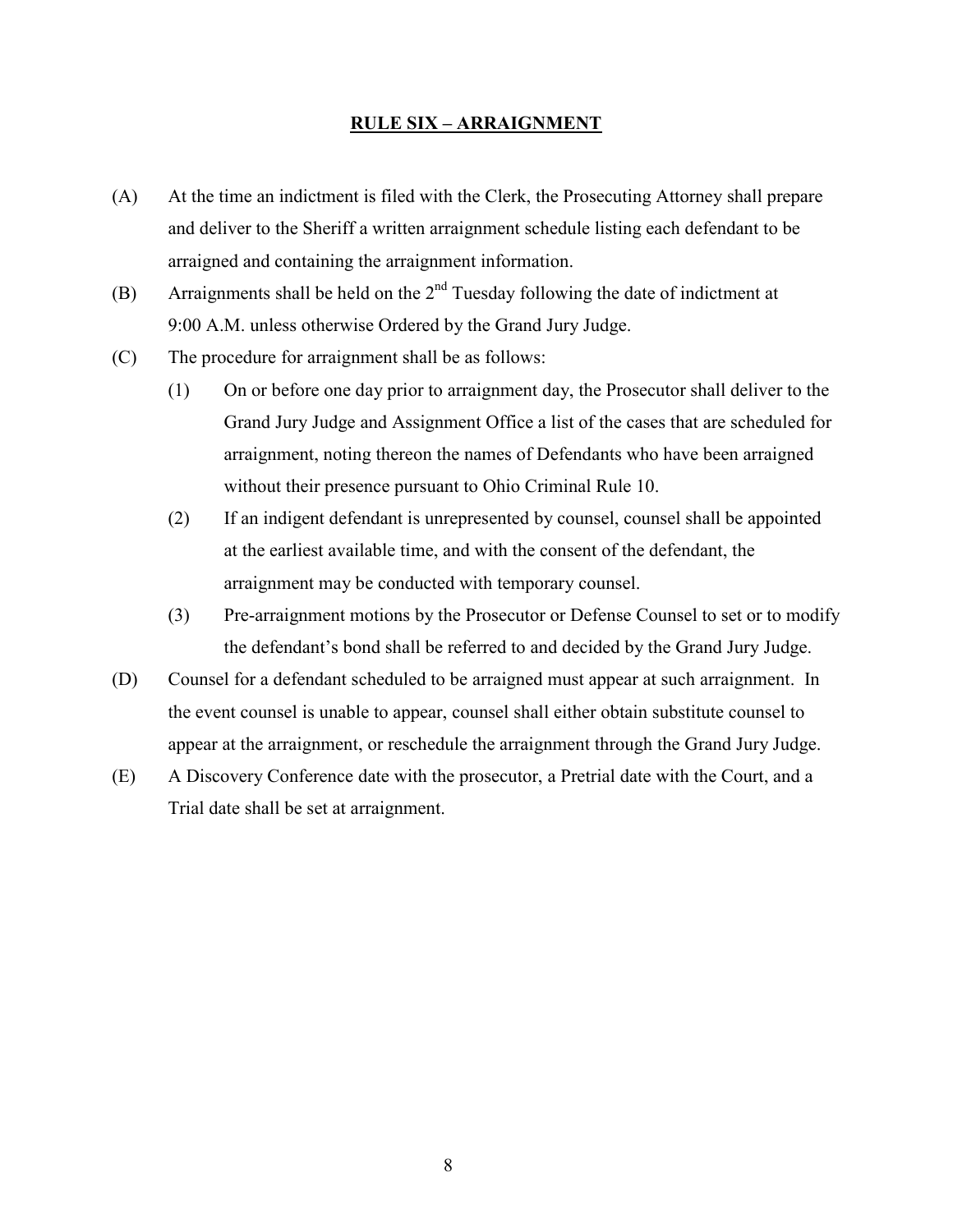## RULE SEVEN – SEARCH WARRANTS

- (A) The Clerk shall maintain a separate index, docket and filing system for search warrants to be called the Search Warrant Docket.
- (B) When the Judge files the affidavit, the search warrant, a copy of the return, the inventory or any other papers in connection therewith pursuant to Ohio Criminal Rule 41(E), the Clerk shall secure said documents in a separate jacket, consecutively numbered and indexed by name, or, if no name is provided, by location or other appropriate designation.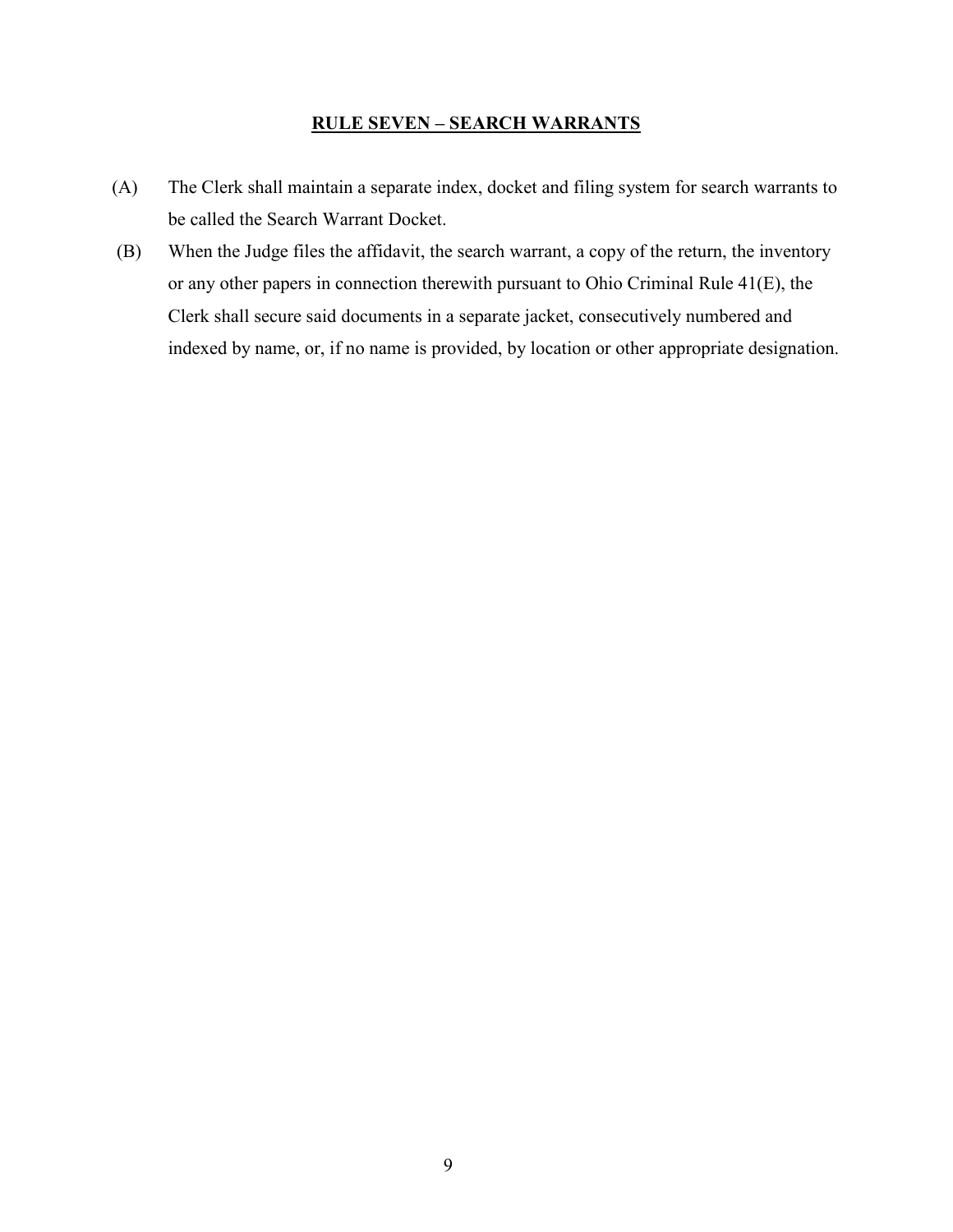## RULE EIGHT – DISCOVERY CONFERENCE AND PRETRIAL

- (A) The Discovery Conference with the Prosecuting Attorney and Defense Counsel shall be had in each case as soon as possible after arraignment. The Discovery Conference shall be set by the Court at arraignment and shall precede the pretrial scheduled in the assigned court.
	- 1) Discovery shall be freely exchanged at such conference, and the Prosecutor shall provide discovery as detailed in Local Criminal Rule 9. Counsel shall discuss matters particular to the case, motion deadlines, trial dates and the possibility of resolving the case by plea.
	- (2) The parties shall immediately inform the assigned court of any conflicts with the scheduled pretrial and trial dates before the assigned court.
- (B) The Pretrial before the Court shall be attended by the Prosecuting Attorney, Defendant and Defense Counsel at the time set at Defendant's arraignment.
	- (1) Counsel shall be prepared for trial or other disposition of the case at the time of the Pretrial.
	- (2) All motions, pleadings, and applications for interventions or transfers to Drug Court or Mental Health Court shall be filed prior to said Pretrial.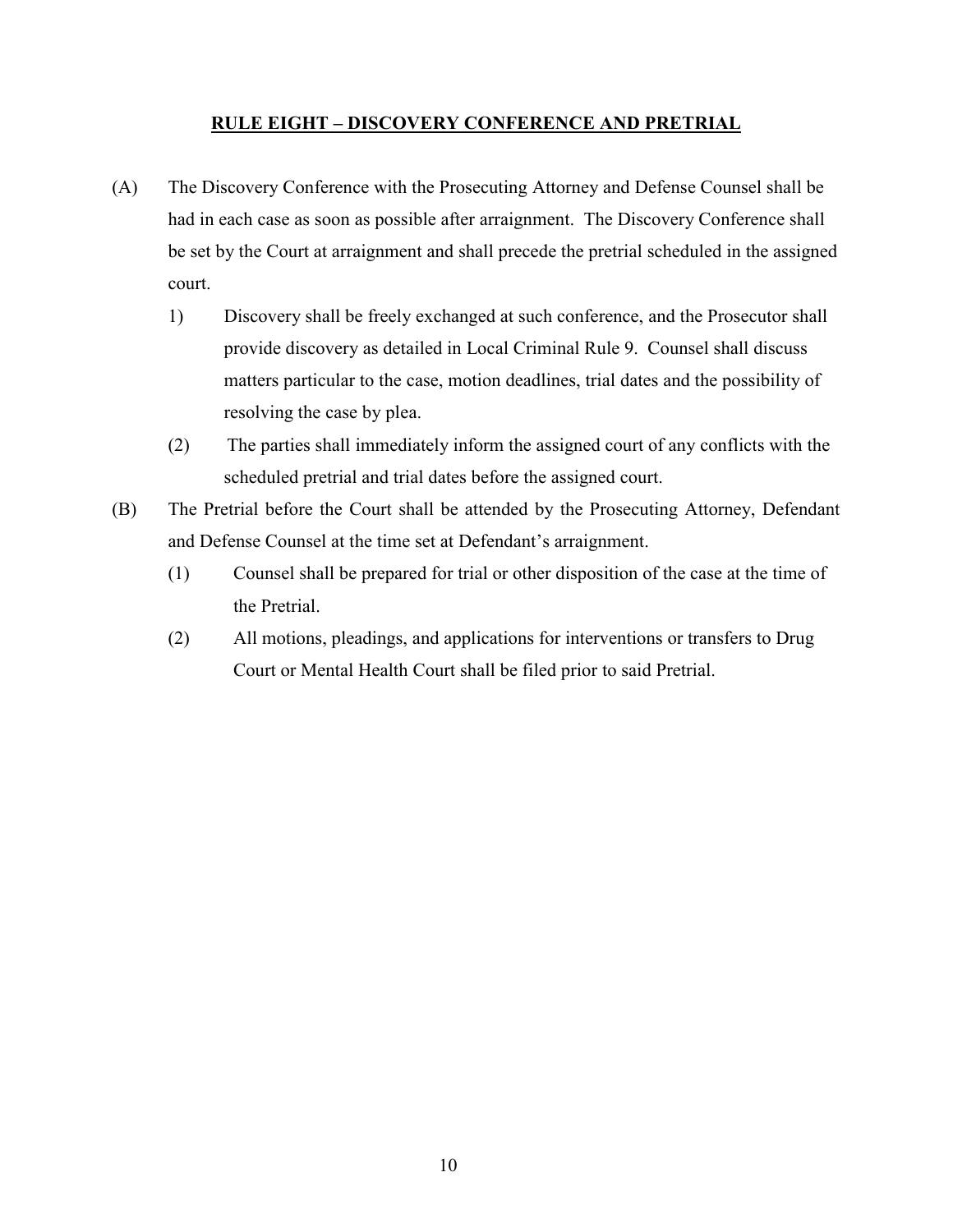## RULE NINE - DISCOVERY

- (A) At the Discovery Conference scheduled pursuant to Local Criminal Rule 8, and at such later times as necessitated by the receipt of additional information, the Prosecutor assigned to the case shall deliver to counsel for the defendant an "information packet."
- (B) The information packet shall be given to defendant's counsel only upon execution of a demand and receipt for same and said packet shall include:
	- (1) All police reports;
	- (2) All witness statements including that of the victim;
	- (3) All statements of defendant and co-defendants;
	- (4) All laboratory and hospital reports;
	- (5) Names and addresses of all witnesses;
	- (6) Criminal records of defendant, co-defendants and all witnesses;
	- (7) Grand Jury transcripts prepared under Local Criminal Rule 2(C).
- (C) The police reports and witness statements supplied in the information packet shall not be used for cross-examination of any witness unless same is properly qualified under Ohio Criminal Rule 16(B)(1)(g) and Ohio Evidence Rule 613.
- (D) Execution of the demand and receipt pursuant to Section (B) above, and acceptance of the information packet by counsel for defendant automatically obligates defendant to supply reciprocal discovery as provided in Ohio Criminal Rule 16 forthwith.
- (E) All exchanges of supplemental discovery shall be completed no later than seven days before the date of trial. Matters not provided by either side to the other in violation of this rule shall not be used at trial without leave of Court for good cause shown.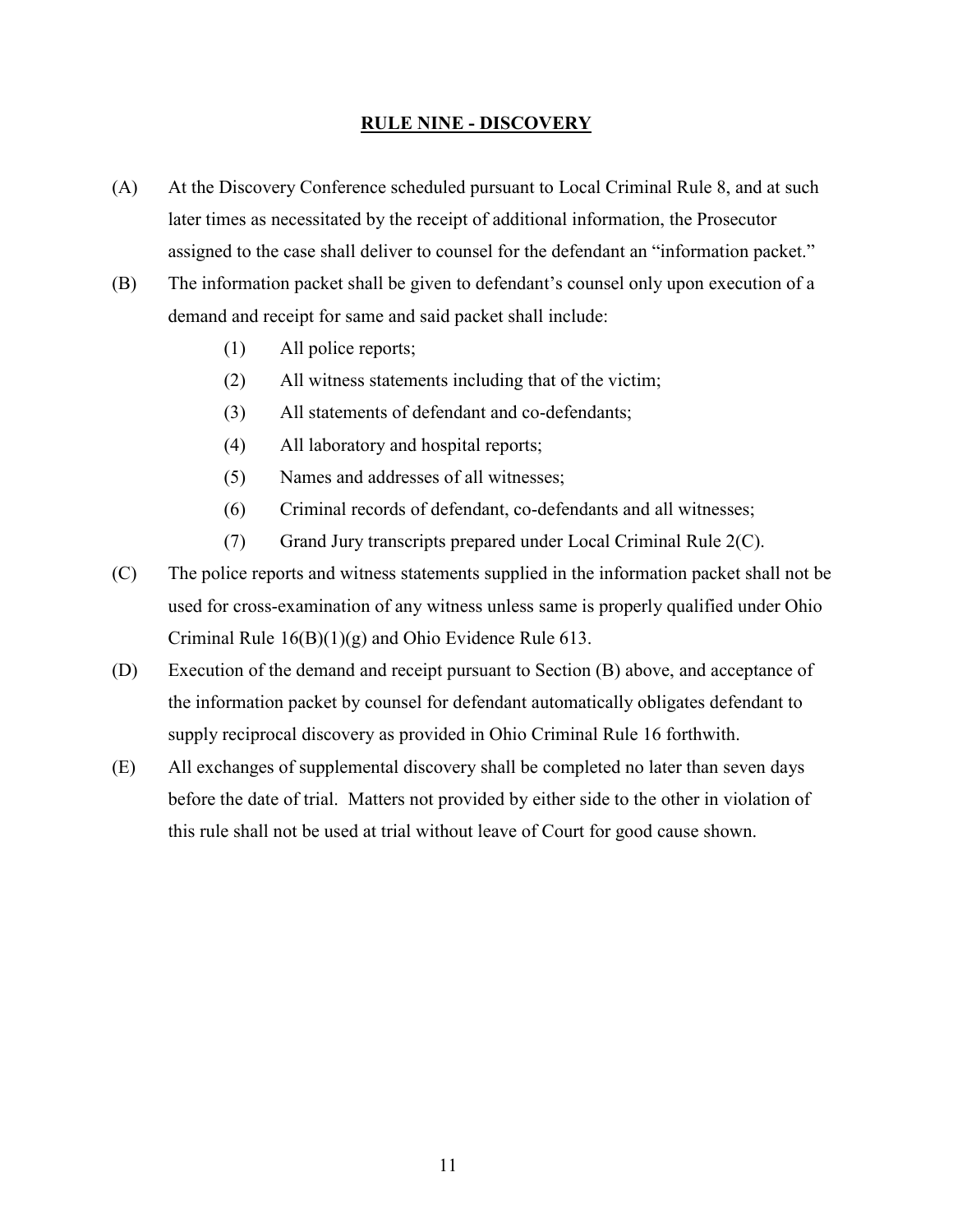## RULE TEN – MOTIONS

All motions shall be filed in accordance with the Ohio Rules of Criminal Procedure except as otherwise specified in a Court Order. In no event shall any motion be filed later than 7 days before trial unless leave of Court is first obtained. Upon filing of any motions, pleadings, or other matters in a criminal case, counsel shall immediately deliver a copy of what was filed to the Court assigned to the subject case.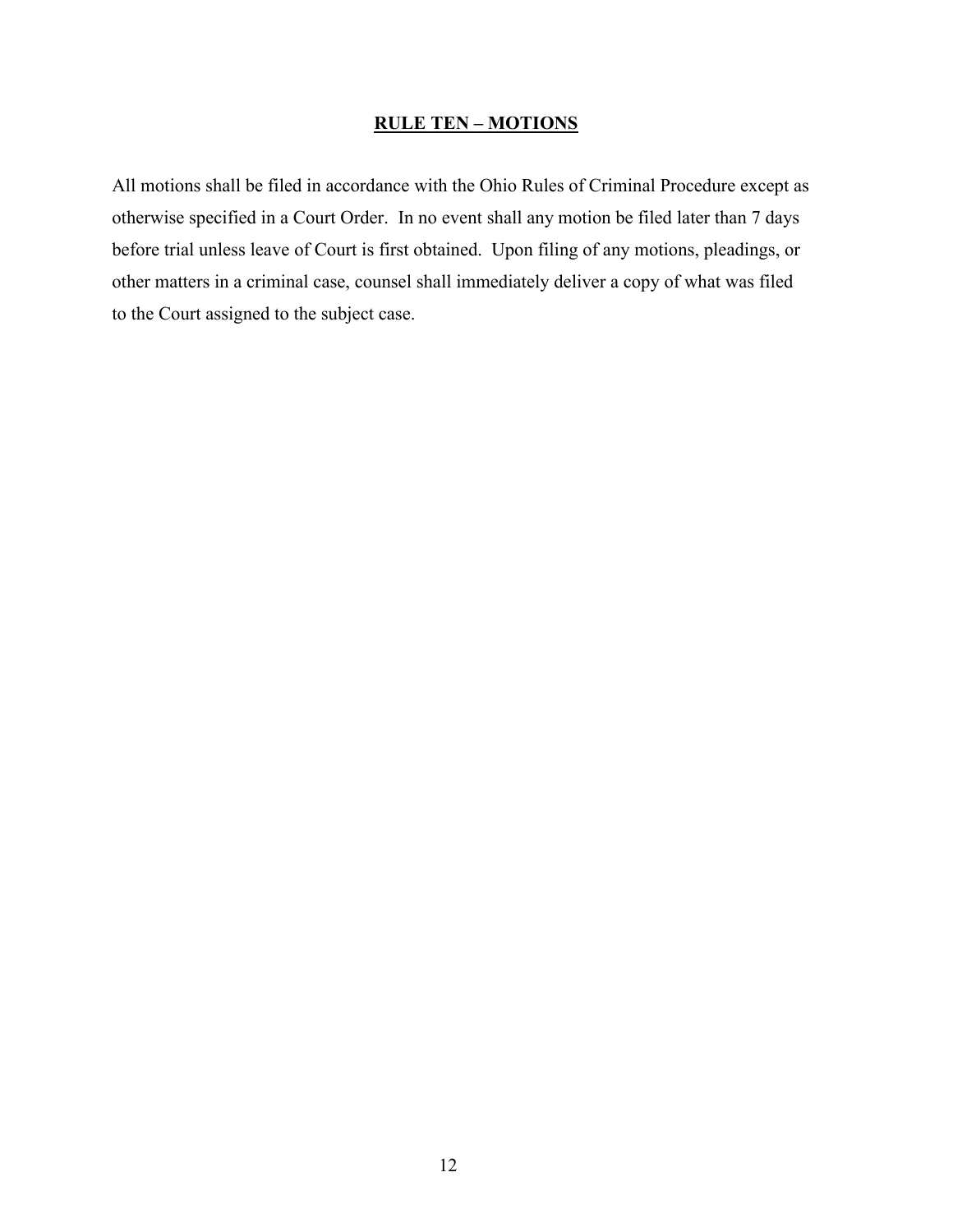## RULE ELEVEN – CRIMINAL ASSIGNMENT

- (A) Criminal cases will be assigned for hearing or trial by the Court Administrator under the supervision of the Judge to whom the case is assigned.
- (B) A date certain will be assigned for the discovery conference, pretrial and trial at the arraignment.
- (C) The Court Administrator shall be responsible for notification of all hearings and trials to all parties concerned, including the Prosecuting Attorney, Defense Counsel, surety, if any, and the Mahoning County Sheriff, if the defendant is in custody.
- (D) All requests for continuance shall be made by written motion supported by memorandum showing just cause as soon as possible prior to the event sought to be continued. Notice of the filing of such motion shall be served upon opposing counsel, who may file a memorandum in opposition. If the defendant has no counsel and the Prosecuting Attorney files a motion for continuance, such notice shall be served on the defendant.
- (E) A waiver of right to speedy trial, when signed by an accused shall be filed in the Clerk of Courts' office forthwith.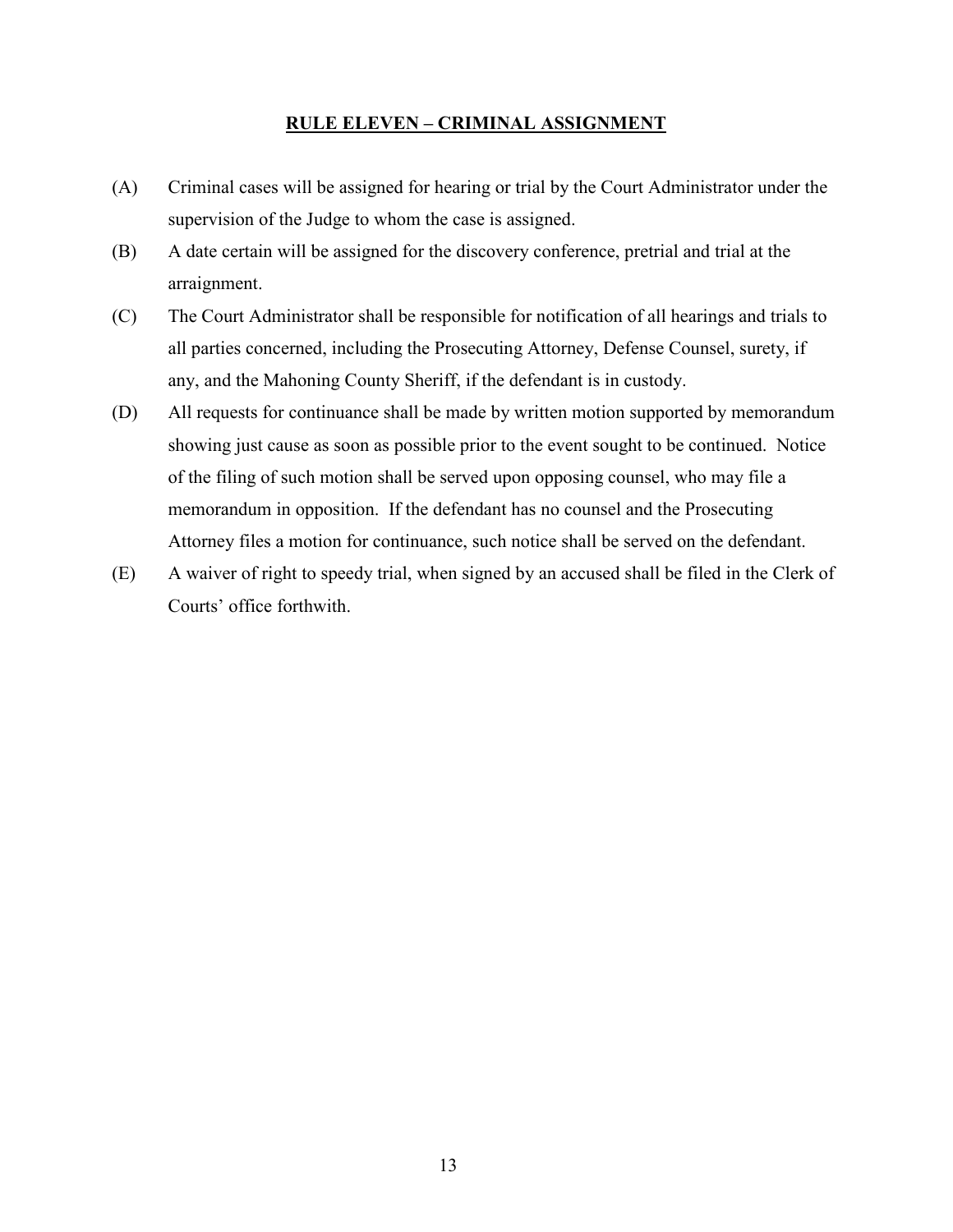#### RULE TWELVE – TRIAL

- (A) Transcripts The Prosecutor shall pay for transcripts prepared at the request of the Prosecuting Attorney. Transcripts prepared at the request of a defendant shall be paid for by the defendant or charged as an expense of an indigent's counsel.
- (B) The Prosecutor shall advise Defense Counsel of his intent to rest his case in chief no later than one-half day beforehand whenever possible.
- (C) To the extent practicable, exhibits shall be marked by counsel before trial; and counsel shall prepare and submit to the Court, opposing counsel, and the court reporter a list of such pre-marked exhibits.
- (D) Counsel shall be responsible to schedule witnesses to timely arrive and be available for testimony in compliance with the Court's schedule so that all matters before the Court will proceed expeditiously.
- (E) Counsel shall submit written requests for charges to the jury no later than one day in advance of the close of the case.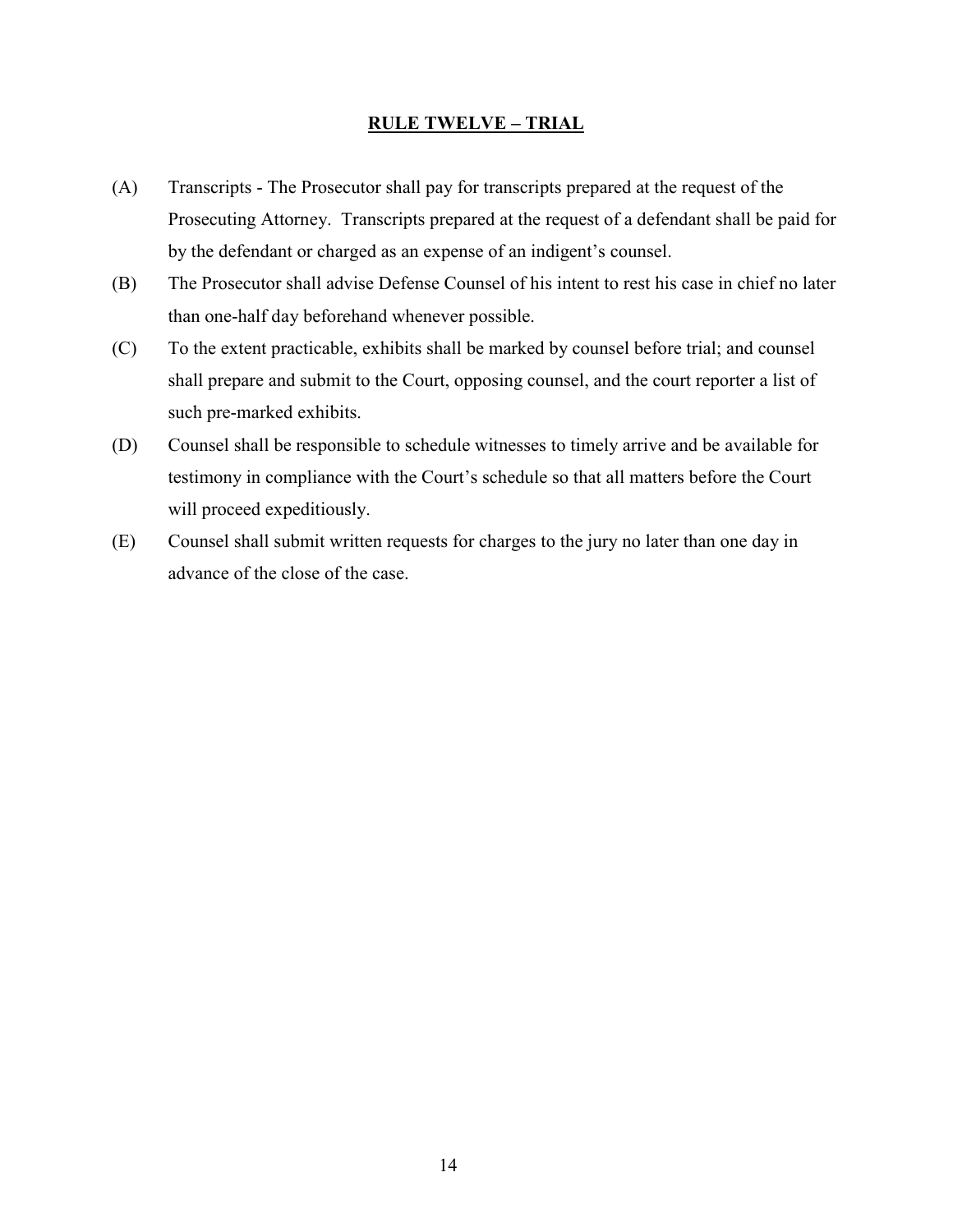## RULE THIRTEEN – MEDIA

- (A) The filming, videotaping or taking of photographs of jurors while in active jury service, either in or out of the courtroom, is prohibited.
- (B) The filming, videotaping, or taking of photographs of victims or witnesses who object thereto is prohibited in the courtroom or any offices or hallways connected with that court.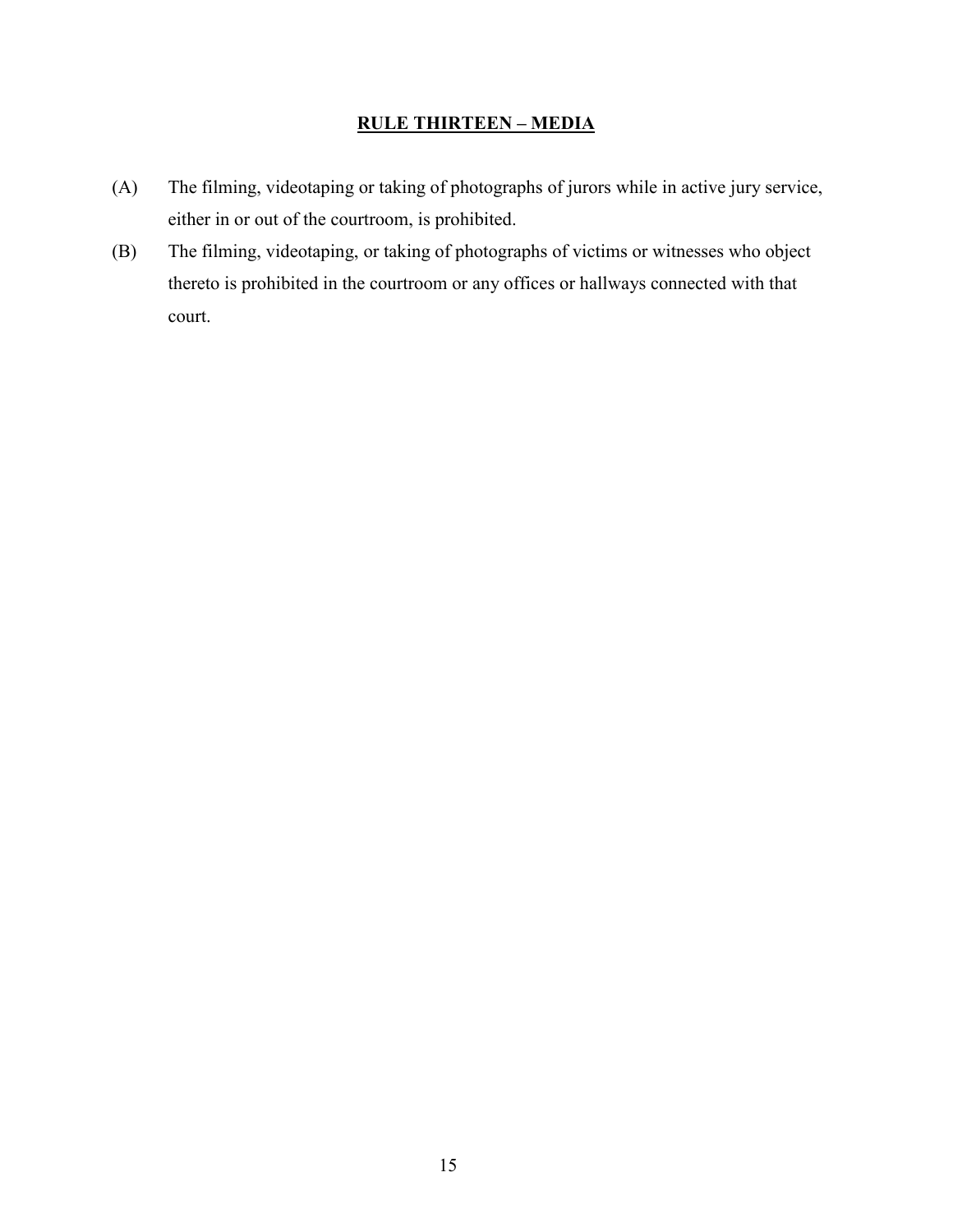## RULE FOURTEEN – SHERIFF'S REPORT

- (A) In the event an accused is bound over to the Mahoning County Grand Jury while in jail, the Sheriff shall notify the Court Administrator and the Prosecutor when, and if, the accused is released on bond.
- (B) On the first working day of each month, the Sheriff shall deliver to the Administrative Judge, to the Prosecuting Attorney, and to the Court Administrator, a report of all persons confined in the jail. The report shall separately list defendants held for (1) federal or other authorities outside this county; (2) state parole authority; (3) local probation authority; (4) Domestic Relations Court; (5) Common Pleas Court; (6) Municipal and County Court; and (7) Juvenile Court.
- (C) If a defendant is held or detained by order of more than one authority, such defendant shall be listed under the authority which originally placed the defendant in custody. Other authorities seeking to detain such person(s) shall be separately indicated by the use of footnotes.
- (D) When a defendant is arrested pursuant to a bench warrant, or when a defendant is returned to the Mahoning County Jail from another institution pursuant to an Order of the Common Pleas Court, the Sheriff shall immediately notify, in writing, the Prosecuting Attorney and the Court which ordered the Bench Warrant or issued the Return Order.
- (E) Once a warrant is served, the Sheriff shall remove said warrant from active status and retire the warrant.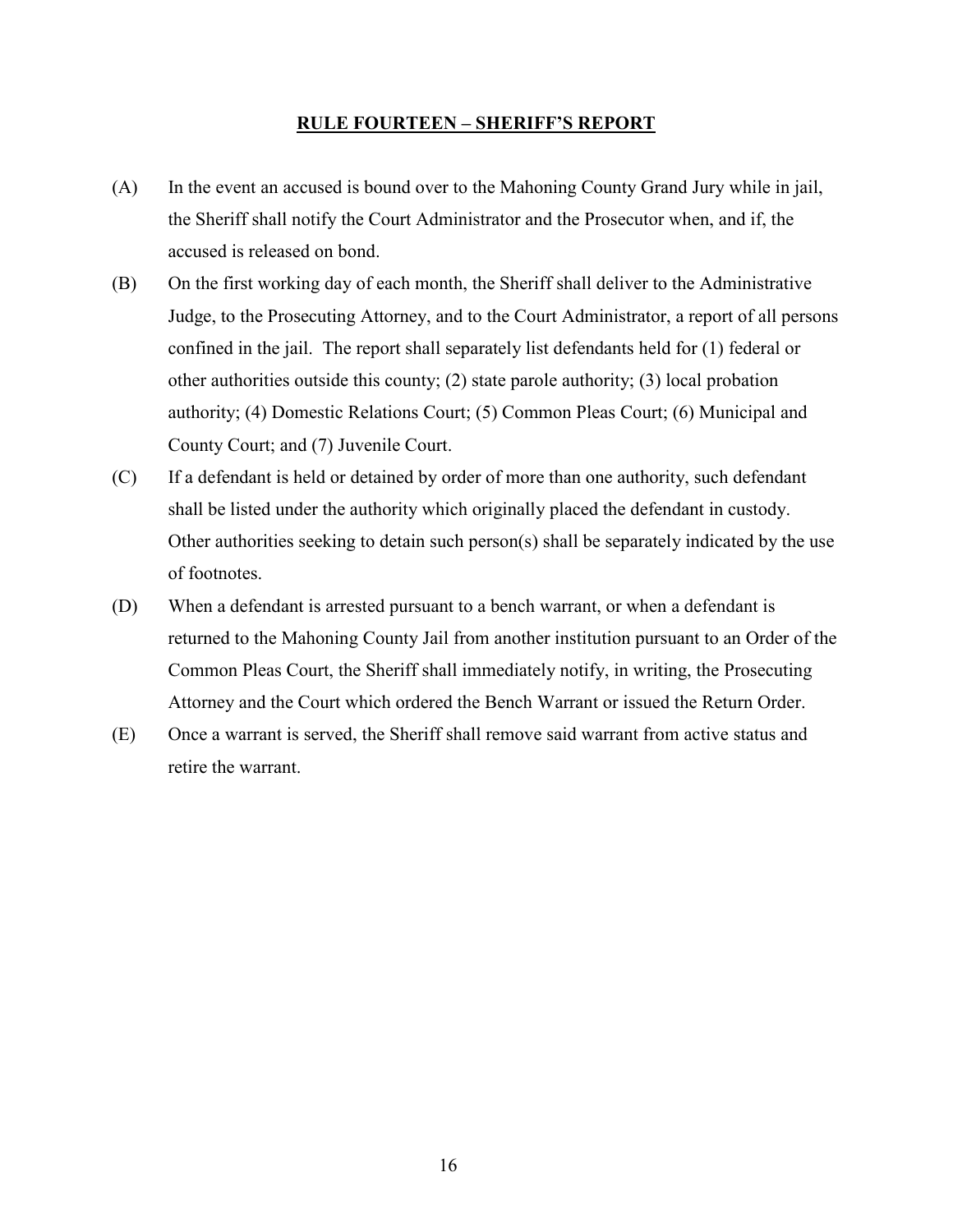## RULE FIFTEEN – PROBATION VIOLATION

- (A) Immediately following the arrest of a probationer for an alleged probation violation, the person or agency making such arrest shall notify the Court Assignment Office of the arrest and of the facility at which said probationer is being held.
- (B) Upon such notification, the Assignment Office shall immediately arrange a probable cause hearing before the Judge to whom the person arrested is on probation. Said hearing shall be held within three working days by the sentencing court, or if said court is unavailable, by another Judge of the General Division of the Court of Common Pleas.
- (C) Upon a finding of sufficient probable cause, a final revocation hearing shall be scheduled within 30 days before the Court to whom the defendant is on probation.
- (D) Full disclosure of all information and evidence to be used against the probationer to establish the alleged violation shall be made available to the probationer and/or his counsel sufficiently in advance of the final revocation hearing to allow proper preparation to defend the allegation.
- (E) A copy of the motion filed by the Prosecutor to alter, extend, or revoke probation shall be served as soon as possible by facsimile upon the probationer's last counsel of record. The initial hearing shall be held not sooner than twenty-four nor later than seventy-two hours after service upon counsel of the motion to alter, extend, or revoke probation. Upon the filing of the motion to alter, extend, or revoke probation, the Court may appoint counsel for an indigent probationer.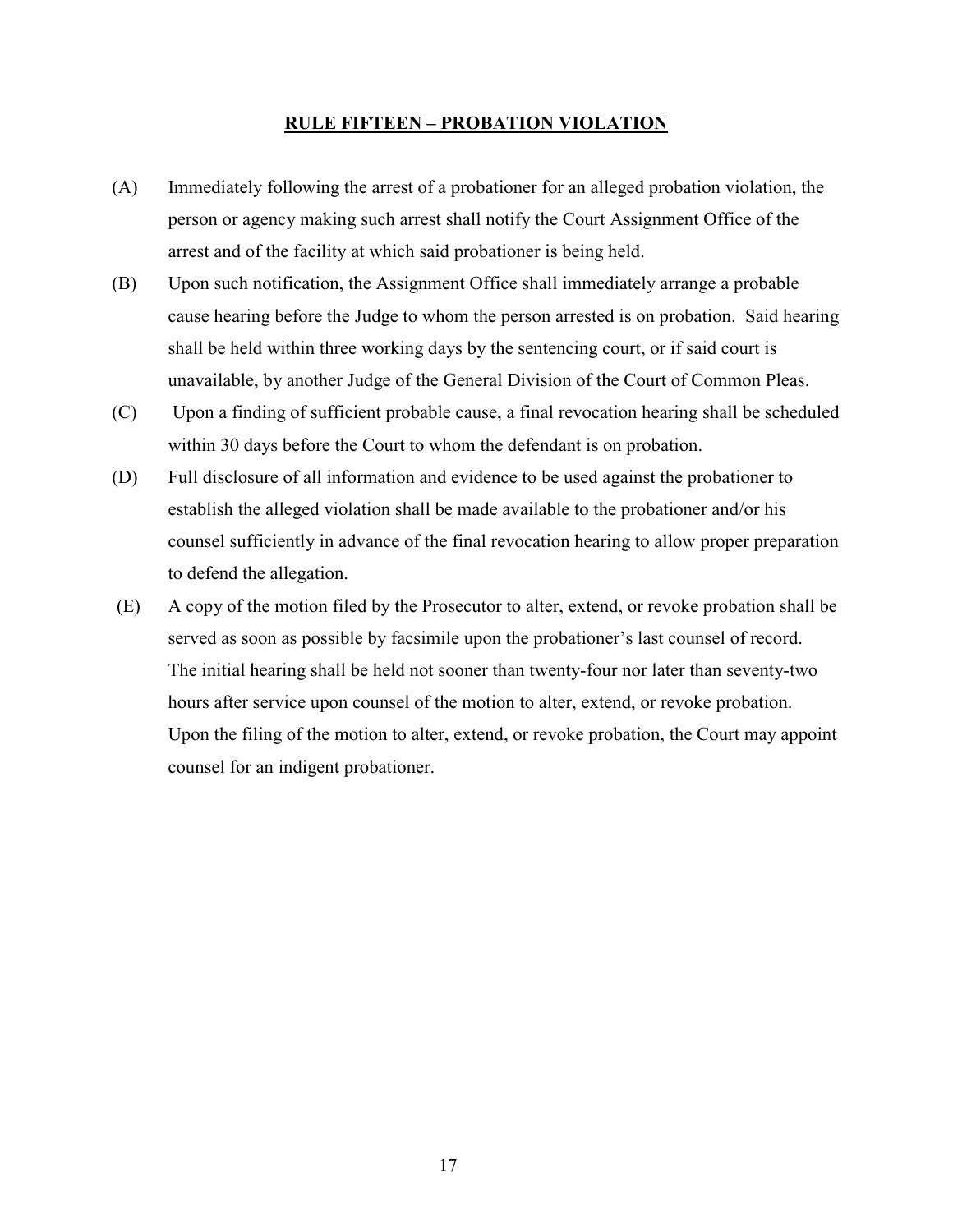## RULE SIXTEEN – POST CONVICTION PETITIONS

- (A) Post conviction petitions for a determination of a prisoner's constitutional rights shall be filed and docketed by the Clerk under the original case number.
- (B) The Clerk shall deliver the post conviction petition together with the entire record as defined in Ohio Appellate Rule 9 to the Court that sentenced the Defendant and to the Prosecuting Attorney. The record shall be delivered to the Court and Prosecutor within ten working days after the filing of the petition for post conviction relief.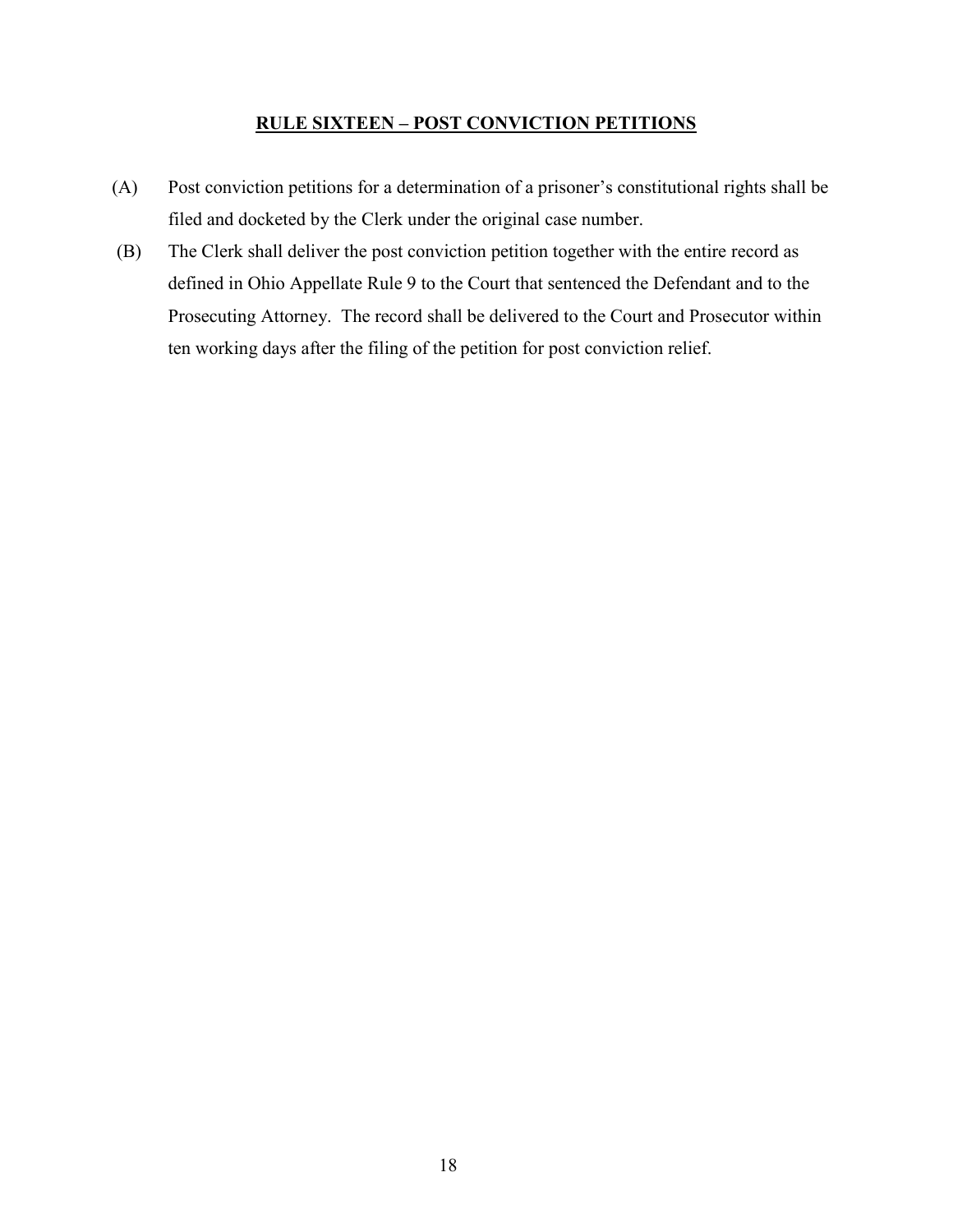## RULE SEVENTEEN – WITHDRAWAL OF COUNSEL

- (A) An attorney who desires to withdraw from representation of a client shall file a motion seeking leave to withdraw, and stating therein, subject to applicable provisions of the Code of Professional Responsibility, the reasons for seeking leave to withdraw. The motion shall also include:
	- (1) The last known address and telephone number of the client;
	- (2) A certification that the client has been served with a copy of the motion in accordance with Ohio Criminal Rule 49;
	- (3) A certification that the client has been served, pursuant to Ohio Criminal Rule 49, with all upcoming assignment dates affecting the client or the client's case;
	- (4) A certification that the motion has been served upon the Prosecuting Attorney and counsel for all co-defendants, or the co-defendants themselves if not represented by counsel.
- (B) Except in extraordinary circumstances, to be determined by the Court, Counsel shall not be permitted to withdraw from a case later than twenty-one (21) days prior to a trial or dispositive hearing.
- (C) Motions for leave to withdraw as counsel shall be heard by the Court to which the case is assigned, and the Defendant, Defense Counsel, and Prosecuting Attorney shall be present. The hearing shall be recorded.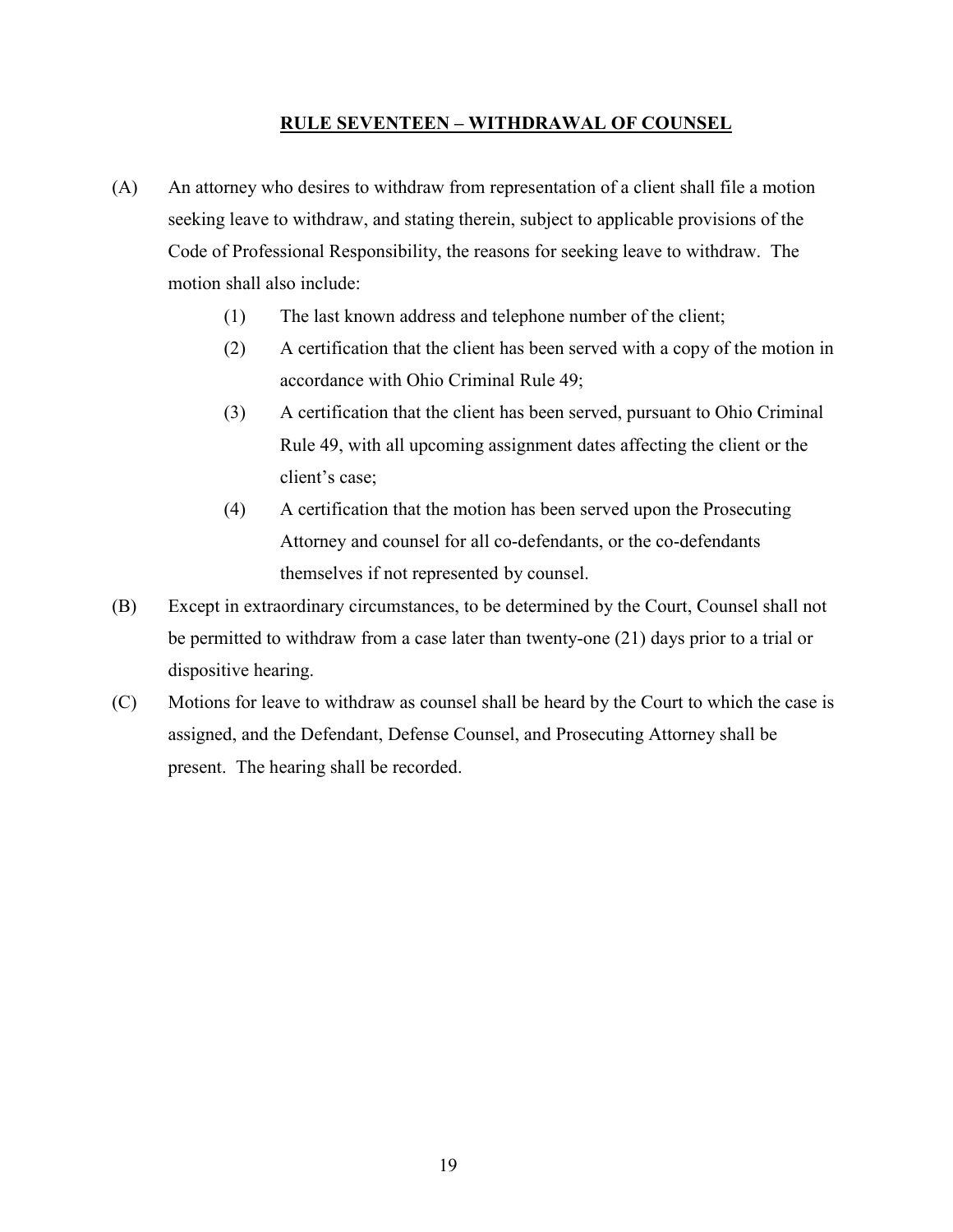## RULE EIGHTEEN – DISCRETION OF COURT

These rules are applicable to all criminal proceedings in the Mahoning County Common Pleas Courts unless otherwise specifically ordered in an individual case by written judgment entry of the Judge presiding over such case.